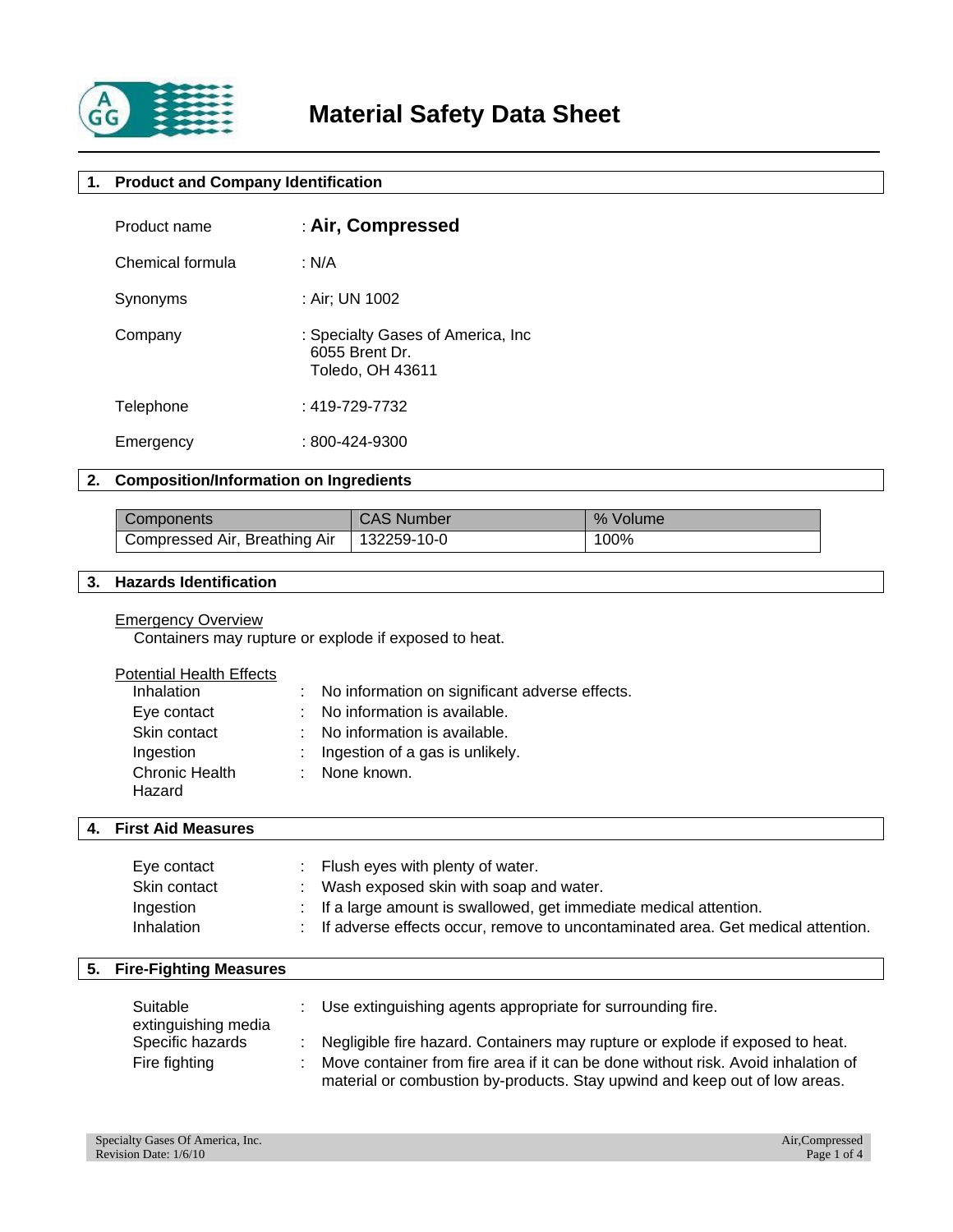### **6. Accidental Release Measures**

| Occupational      | : Stop leak if possible without personal risk. Keep unnecessary people away, |
|-------------------|------------------------------------------------------------------------------|
| spill/release     | isolate hazard area and deny entry. Stay upwind and keep out of low areas.   |
| Additional advice | : None.                                                                      |

#### **7. Handling and Storage**

#### Handling

Secure cylinder when using to protect from falling. Use suitable hand truck to move cylinders.

#### Storage

Subject to storage regulations: U.S. OSHA 29 CFR 1910.101. Store in accordance with all current regulations and standards. Keep separated from incompatible substances. Store below 52°C. Protect from physical damage. Store in a cool, dry place. Cylinders should be stored upright (with valve protection cap in place).

# **8. Exposure Controls / Personal Protection**

ACGIH, OSHA and NIOSH have not developed exposure limits for any of this product's components.

#### Engineering measures/Ventilation

Based on available information, additional ventilation is not required.

#### Personal protective equipment

| Respiratory<br>protection   | : Under conditions of frequent use or heavy exposure, respiratory protection may<br>be needed. Respiratory protection is ranked in order from minimum to<br>maximum. Consider warning properties before use.                                                                                                                                    |
|-----------------------------|-------------------------------------------------------------------------------------------------------------------------------------------------------------------------------------------------------------------------------------------------------------------------------------------------------------------------------------------------|
|                             | For unknown concentrations or Immediately Dangerous to Life or Health – Any<br>supplied-air respirator with a full facepiece that is operated in a pressure-<br>demand or other positive-pressure mode in combination with an auxiliary self-<br>contained breathing apparatus operated in pressure-demand or other positive-<br>pressure mode. |
|                             | Any self-contained breathing apparatus that has a full facepiece and is operated<br>in a pressure-demand or other positive-pressure mode.                                                                                                                                                                                                       |
| Hand protection             | Protective gloves are not required, but recommended.                                                                                                                                                                                                                                                                                            |
| Eye protection              | Eye protection not required under normal conditions.                                                                                                                                                                                                                                                                                            |
| Skin and body<br>protection | Protective clothing is not required under normal conditions.                                                                                                                                                                                                                                                                                    |

#### **9. Physical and Chemical Properties**

| Form             |                           | Gas.                  |
|------------------|---------------------------|-----------------------|
| Color            |                           | : Colorless.          |
| Odor             |                           | Odorless.             |
| Molecular weight |                           | 28.975                |
| Vapor pressure   |                           | : 760 mmHg $@ -194°C$ |
| Vapor density    | $\mathbb{Z}^{\mathbb{Z}}$ | 1.29 g/L @ 0°C        |
| Specific gravity |                           | : $1.00$ (air = 1)    |
| Boiling point    |                           | $: -194.3^{\circ}C$   |
| Melting point    |                           | $\therefore$ -216.2°C |
| Water solubility |                           | Slightly soluble.     |
|                  |                           |                       |

### **10. Stability and Reactivity**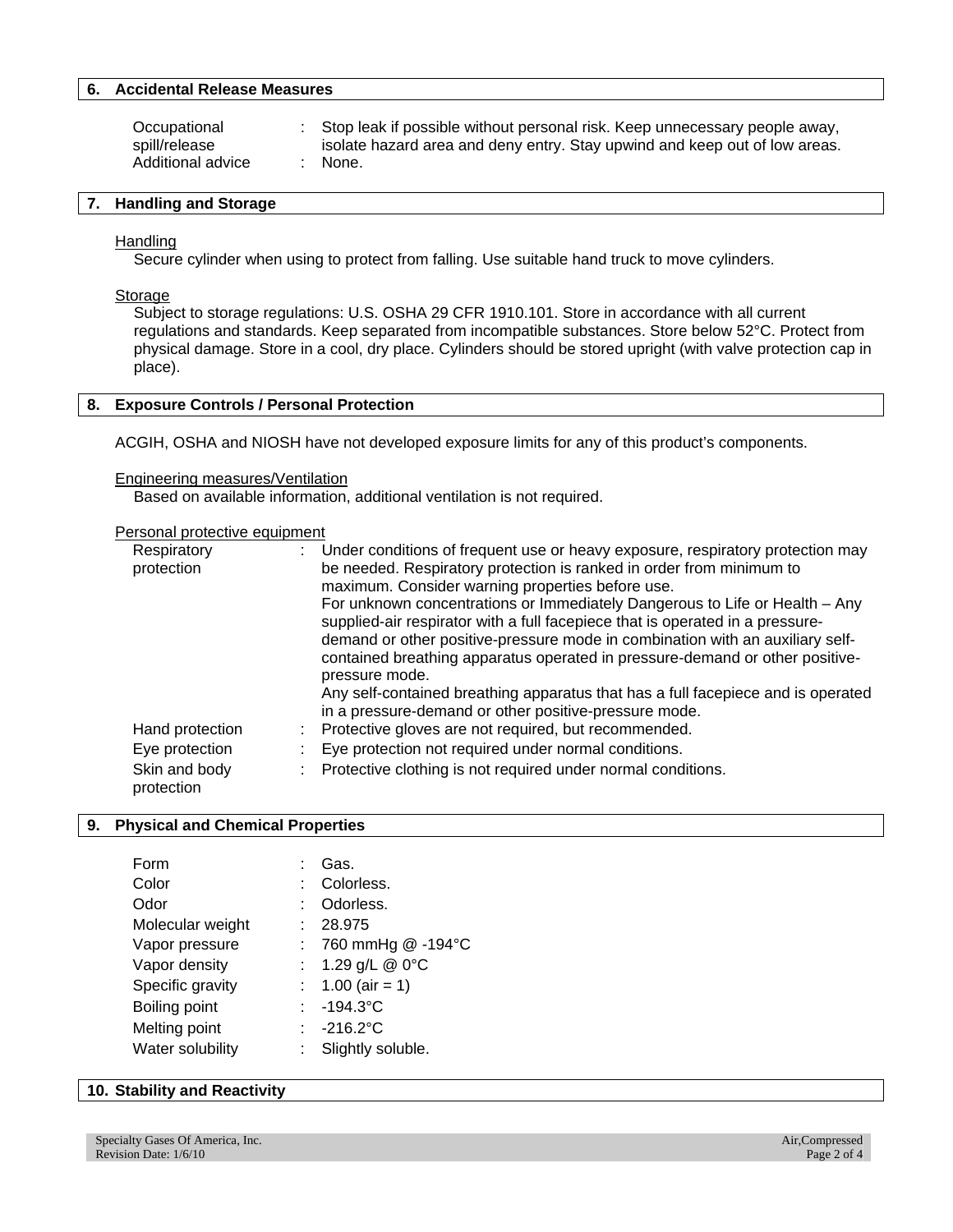| Stability                              | Stable under normal conditions.                                                                   |
|----------------------------------------|---------------------------------------------------------------------------------------------------|
| Conditions to avoid                    | : Protect from physical damage and heat. Containers may rupture or explode if<br>exposed to heat. |
| Materials to avoid                     | None known.                                                                                       |
| Hazardous<br>decomposition<br>products | : No hazard expected.                                                                             |

#### **11. Toxicological Information**

The components of this material have been reviewed in various sources and no selected endpoints have been identified.

**Component Carcinogenicity** 

None of this product's components are listed by ACGIH, IARC, NTP, OSHA or DFG.

#### **12. Ecological Information**

No LOLI ecotoxicity data are available for this product's components.

# **13. Disposal Considerations**

| Waste from residues<br>/ unused products | Dispose in accordance with all applicable regulations. |
|------------------------------------------|--------------------------------------------------------|
| Contaminated<br>packaging                | $\therefore$ Return cylinder to supplier.              |

#### **14. Transport Information**

| DOT (US only)   |                     |
|-----------------|---------------------|
| Proper shipping | : Air, Compressed   |
| name            |                     |
| Class           | .22                 |
| UN/ID No.       | : UN1002            |
| Labeling        | : Non-Flammable Gas |
|                 |                     |

### **15. Regulatory Information**

# U.S. Federal Regulations

None of this product's components are listed under SARA Section 302/304 (40 CFR 355 Appendix A), SARA Section 311/312 (40 CFR 370.21), SARA Section 313 (40 CFR 372.65), CERCLA (40 CFR 302.4), TSCA 12(b), or require an OSHA process safety plan.

### SARA 311/312

 Acute: No Chronic: No Fire: No Reactive: No Pressure: Yes

#### U.S. State Regulations

None of this product's components are listed on the state lists from CA, MA, MN, NJ, PA or RI.

Not regulated under California Proposition 65